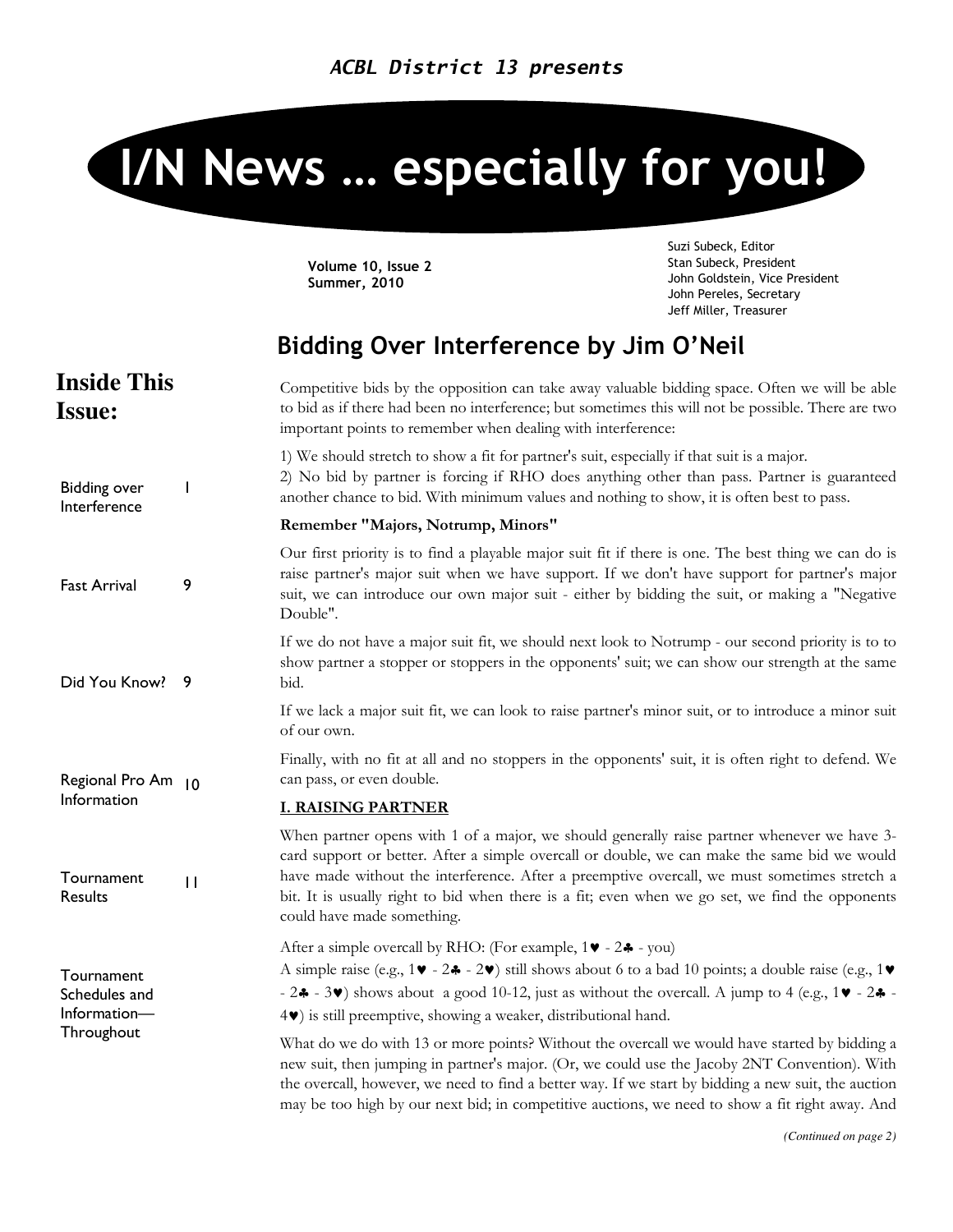#### *(continued from page 1)*

Jacoby 2NT should not be used in competition - 2NT is needed to show about 11-12 points and stoppers in the opponents' suit. The solution is a cuebid. (e.g.,  $1 \vee -2 \clubsuit -3 \clubsuit$ ). When our first bid as responder is a cuebid of the opponents' suit, it shows a good hand (values for game) and support for partner.

\*\*\* Another way to play the cue-bid and jump raise is described at the end of this article.

After a double by RHO: (For example, 1♠ - dbl - you)

Again, a simple raise  $(1\spadesuit - \text{dbl} - 2\spadesuit)$  shows 6 -10-; a double raise  $(1\spadesuit - \text{double} - 3\spadesuit)$  is about 10+-12, and a jump to 4  $(1\spadesuit - \text{double} - 3\spadesuit)$ 4♠) is preemptive, as without the overcall.

With a game going hand and support, we start by redoubling (1♠ - dbl - rdbl), then jumping in partner's suit. When our first bid as responder is a redouble, it shows a good hand (at least a good 10 points; with support at least 13 points).

After a jump overcall by RHO: (For example, 1♠- 3♣ - you)

After a preemptive overcall, we do not have as much room to maneuver. We can no longer raise to the 2-level. Still, we should stretch a little to show support; and partner should allow for this. A simple raise  $(1 \triangle - 3 \triangle - 3 \triangle 4)$  should show about 8-10; we can even shade this a point or so with extra trump length. A jump raise to 4 (1♠ - 3♣ - 4♠) shows 11 or more, and may include a lot of distribution. With a very good hand, say 15-16 points or more, we can cuebid (1♠ - 3♣ - 4♣); this lets partner know we have a very good hand and are thinking about slam if he has better than a minimum opening bid.

After a double jump overcall by RHO: (For example, 1♥ - 3♠ - you)

We should still stretch to bid if we have a good fit - we can raise (1♥ - 3♠ - 4♥) with about 10 points, and may shade this a bit with distribution.

#### II. NOTRUMP BIDS

Notrump responses after an overcall show about the same high-card strength as without the overcall, but also promise stoppers in the opponent's suit. A 1NT bid, if available, shows about a good 7 to 10 points. (With a bare minimum response, it is best to pass; with a good hand partner can bid again). A 2NT bid shows about 11-12 and a 3NT bid promises 13 or more.

After a double by RHO, a redouble by responder shows at least a good 10 points. With a good hand and no particular fit, it is often best to try to penalize the opponents. Rather than bidding 2NT or 3NT natural, start with a redouble and see if you or partner can double the opponents in whatever suit they run to. So a 2NT or 3NT response after a double should be based on a source of tricks in a good suit, usually a minor suit.

After 1♠ by partner and a double by RHO:

 $\triangle$  - 74  $\triangleright$  - QJ76  $\triangle$  - AQ9  $\triangle$  - KT94

Rather than bidding 2NT, start with a redouble. Unless partner has a lot of distribution, we will probably get a better score by doubling and defending.

#### $\triangle$  - 74  $\triangleright$  - K6  $\rightarrow$  - AKJ97  $\clubsuit$  - T974

We may not be comfortable if partner doubles the opponents in 2♥, so we might as well bid 2NT. \*\*\*\*Another use for the 2NT bid, the Jordan Convention, is described at the end of this article.

#### III. NEW SUIT BIDS

After an overcall by RHO:

A new suit bid at the 1 level, if available, shows at least a good 6 points, and at least 4 cards in the suit bid. (With a bare minimum response, it is best to pass; with a good hand partner can bid again). A new suit bid at the 2-level shows at least a good 10 or more points, and usually at least 5 cards in the suit bid. It is permissible to bid a 4-card minor suit on occasion - especially with a gamegoing hand; a major suit at the 2-level or higher promises at least a 5-card suit. A new suit at the 3-level always promises a 5-card suit.

*(Continued on page 3)*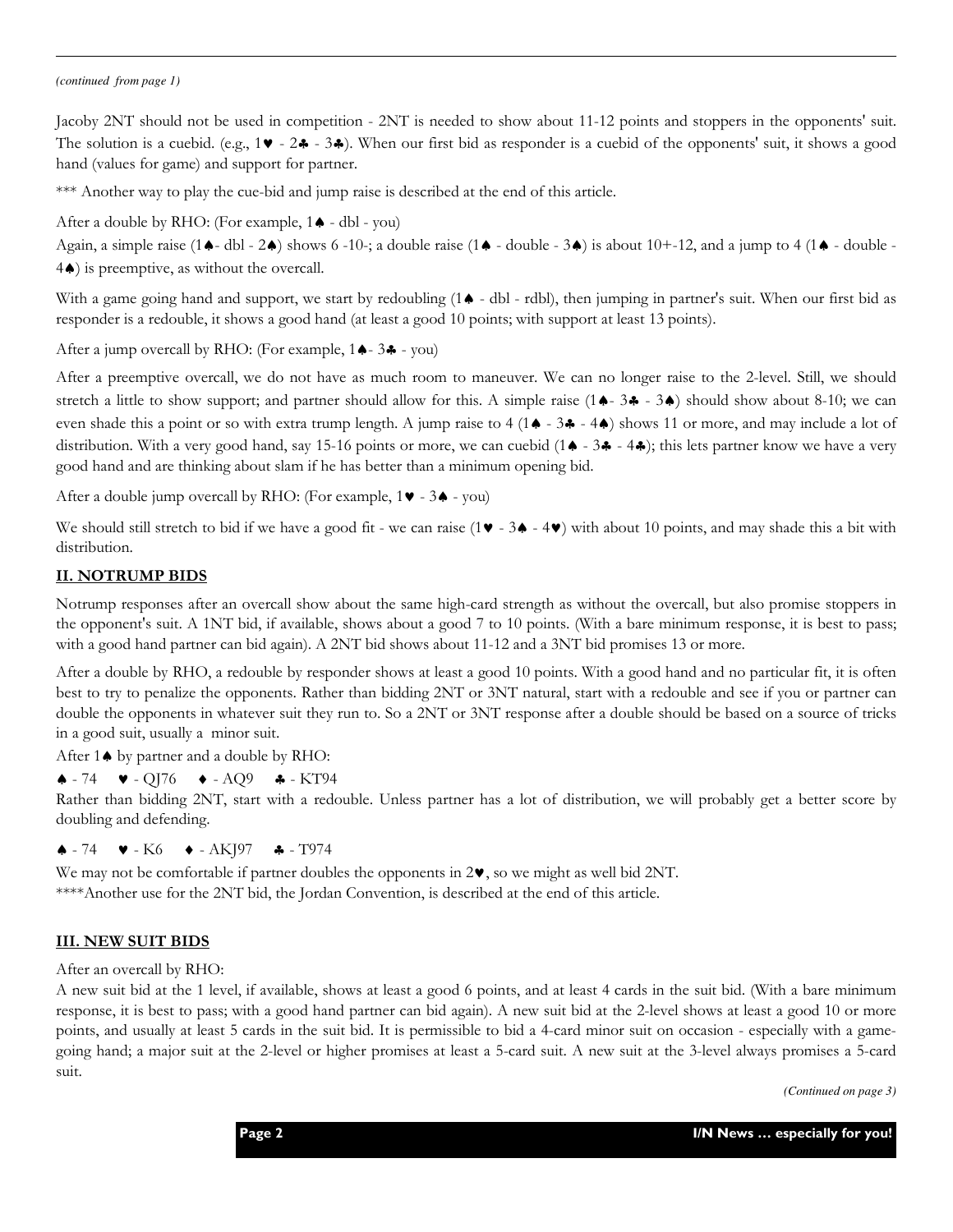#### *(continued from page 2)*

A new suit bid by responder is forcing. When bidding a new suit at the 2-level, take care to note at what level partner can rebid. If partner can rebid 2 of his suit, it is permissible to make a new suit bid with 10 points. If partner will be unable to rebid 2 of his suit, it is best to have close to an opening hand.

Consider these two hands:

 $\triangle$  - 84  $\triangleright$  - AQJ74  $\triangleright$  - 732  $\triangle$  - K64

If partner opens 1♠ and RHO overcalls 2♦, a 2♥ bid is best. With no fit for Hearts, partner can always go back to 2♠.

But:  $\triangle$  - AOI74  $\triangleright$  - 84  $\triangleright$  - 732  $\triangle$  - K64

If partner opens 1♥ and RHO overcalls 2♦, a 2♠ bid can get us too high. Best to start with a Negative double.

After a new suit bid, Opener rebids naturally, the same as he would have without the overcall. If overcaller's partner acts, Opener should stretch a bit to show a fit, and can pass with a balanced minimum.

If RHO makes a takeout double:

A new suit at the 1-level shows at least a good 7 points, and at least a good 4-card suit. (Remember that the takeout doubler implies a good holding in this suit.) It is best to treat 1-level bids as forcing. Years ago, it was thought best to redouble with all hands with a good 10 or more points; but this can lead to problems:  $\triangle$  - 84  $\blacktriangleright$  - AQJ74  $\blacktriangleright$  - KJ6  $\clubsuit$  - A54

If partner opens 1♦ and RHO doubles, we may not be able to conveniently show our Hearts if we start with a redouble. What if LHO jumps in Spades and partner doubles? Do we pass and find we would have done better in our Heart suit or bid hearts and find partner with no fit? Best to bid Hearts now.

A new suit at the 2-level should be played as non-forcing, showing a good 7 to a bad 10 points And at least a 5-card suit.

A jump in a new suit is weak, showing a good 6+ card suit and nothing else. Responder should not have any fit for Opener's suit, especially if that suit is a major.

#### IV. THE NEGATIVE DOUBLE

When the opponents overcall, the Negative Double is a most useful convention.

An example: ♠ - 843 ♥ - QJ74 ♦ - 73 ♣ - AJ64

Partner opens 1♦ and our right-hand opponent overcalls 1♠. Had RHO passed, we would have an easy 1♥ response. But the overcall has deprived us of the chance to show Hearts at the 1-level. We cannot bid 2♣ or 2♥ (we are not strong enough - we need at least a good 10 points for a 2-level response, and should have a 5-card suit), nor can we bid 1NT (that would promise a stopper in Spades).

The solution is to use the "Negative Double" here. Once called the "Informatory Double" and sometimes called the "Sputnik Double", the Negative Double provides a way to show many types of hands

that cannot be shown any other way.

What are the requirements for a Negative Double?

Distribution. Ideally, a Negative Double promises 4 or more cards in each of the two unbid suits.

If there is one unbid major, doubler should have 4 cards in the unbid major; he may not necessarily have the unbid minor. In any case, Doubler must be prepared for any rebid by opener; if Opener cannot support a major, Doubler must have another place to play the hand.Some examples:

In each case partner opens 1♦ and RHO overcalls 1♠.

♠ - 843 ♥ - QJ74 ♦ - 73 ♣ - AJ64

This is the ideal negative double. We have 4 cards in each unbid suit.

 $\triangle$  - 843  $\triangleright$  - QJ74  $\triangleright$  - AJ64  $\triangle$  - 73

This hand is worth a double as well. If partner rebids  $2\clubsuit$ , we can easily go back to  $2\spadesuit$ .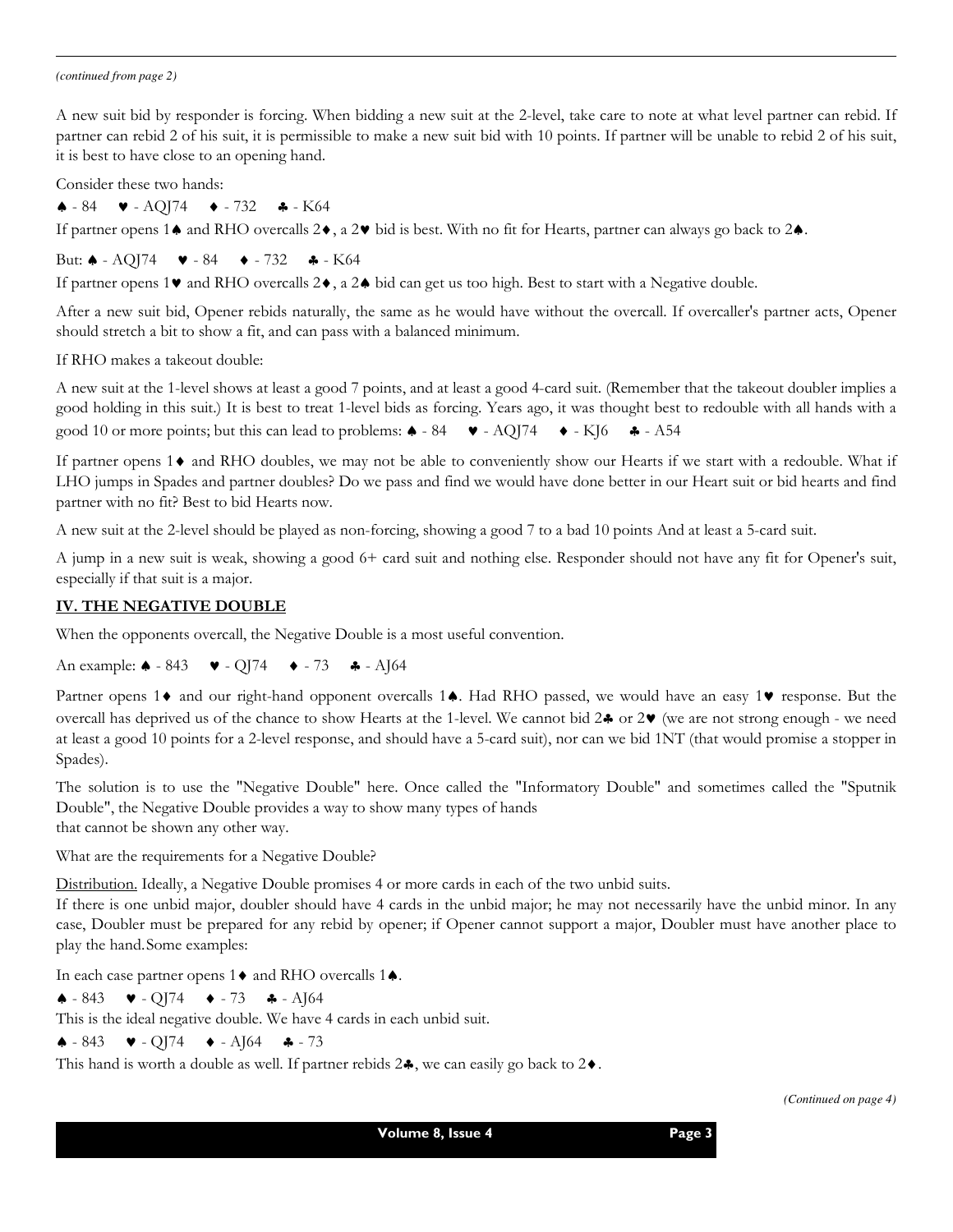♠ - 84 ♥ - KJ8754 ♦ - 73 ♣ - Q64

Double. We will bid Hearts next. Partner will know we have long Hearts but not enough points to bid 2♥ initially.

♠ - AQ3 ♥ - KJ74 ♦ - 7432 ♣ - K6

Double. If partner does not have 4 Hearts, we will bid 3NT next.

The situation is trickier when there are 2 unbid majors. After  $1\clubsuit - 1\spadesuit$ , responder can bid either major at the 1-level; but after  $1\spadesuit$ . 2♣, it is difficult to bid hands with a 4-card major and fewer than 4 in the other major. Again, Doubler must be prepared should Opener bid the major he does not have. In each case partner opens  $1 \blacklozenge$  and RHO overcalls  $2 \blacklozenge$ .

♠ - 84 ♥ - QJ74 ♦ - 743 ♣ - AJ64

Pass. There is no good rebid should partner rebid 2♠.

♠ - 84 ♥ - Q874 ♦ - AJ64 ♣ - 743

We cannot double. If we were a little stronger, we could double and bid 3♦ over 2♠. But this hand is not good enough to commit to the 3-level. However, it is worth a 2♦ raise.

 $\triangle$  -  $\sqrt{3}$   $\triangleright$  - K $\sqrt{74}$   $\rightarrow$  -7432  $\clubsuit$  - AQ6

Double. If partner bids 2♠, we can bid 2NT.

Strength. As in the case of the takeout double, the minimum strength required for a negative double depends on the level at which partner can respond. The higher the level, the more points are required.

If partner opens 1♣ and RHO overcalls 1♦, partner can bid either major at the 1-level. With no 4 card major, partner can rebid NT at the 1-level. Responder can make a negative double with only 6 points.

If partner opens 1♦, and RHO overcalls 1♠, partner will have to bid Clubs or Hearts at the 2-level. He will be able to rebid 1NT. Responder should have at least a good 7 points to double. If partner opens 1♥, and RHO overcalls 2♦, partner will have to bid Spades or NT at the 2-level, or clubs at the 3-level. Responder should have 8 or more points to double. If partner opens 1♦, and RHO overcalls 2♠, partner will have to bid 2NT or a suit at the 3-level. Responder should have at least 10 points to double. (Responder could have less with a good diamond fit) If partner opens 1♦, and RHO overcalls 3♠, partner will have to bid 3NT or 4 of a suit. Responder should have a full opener to double here. Sometimes the choice is between a Negative Double or another bid - a raise, a NT bid or a new suit bid. A raise of partner's major suit is preferable to a negative double, a negative double is usually preferable to a raise of partner's minor, a NT bid, or a new suit bid. Partner opens 1♠ and RHO overcalls 2♦.

♠ - J43 ♥ - KJ74 ♦ - 432 ♣ - Q64

Bid 2♠. You have an 8-card major suit fit. Let partner know.

♠ - J3 ♥ - KJ74 ♦ - AQ2 ♣ - Q64

Double. If partner does not have 4H, we will bid 3NT.

 $S - K3$   $\bullet - K174$   $\bullet - K4$   $\bullet - A0764$ 

Double. We are strong enough to bid 3♣, but we don't want to miss a potential Heart fit.

Partner opens 1♦ and RHO overcalls 1♠.

♠ - J3 ♥ - KJ74 ♦ - 7432 ♣ - AQ6

Double. We can go back to Diamonds later if necessary. Our first priority is to find an 8-card major suit fit.

When is a double a "Negative Double"?

A double is negative when partner has opened 1 of a suit and RHO has overcalled in a suit at a low level. Negative doubles are not used when the opening bid is 1NT, 2 $\clubsuit$ , or a preempt; doubles of NT overcalls are always for penalty. Exactly what does "low level" mean? Different partnerships define this differently. Some partnerships play Negative Doubles "through 3♦", meaning that a double of a suit overcall of 3♦ or lower is negative, while a double of an overcall of 3♥ or higher is for penalty. Perhaps the most common level is "through 3♠", meaning that a double of a suit overcall of 3♠ or lower is negative, while a double of 4♣ or higher is for penalty. Whatever level you decide to play, make sure that you and your partner agree. After an opening of 1 of a suit,

*(Continued on page 5)*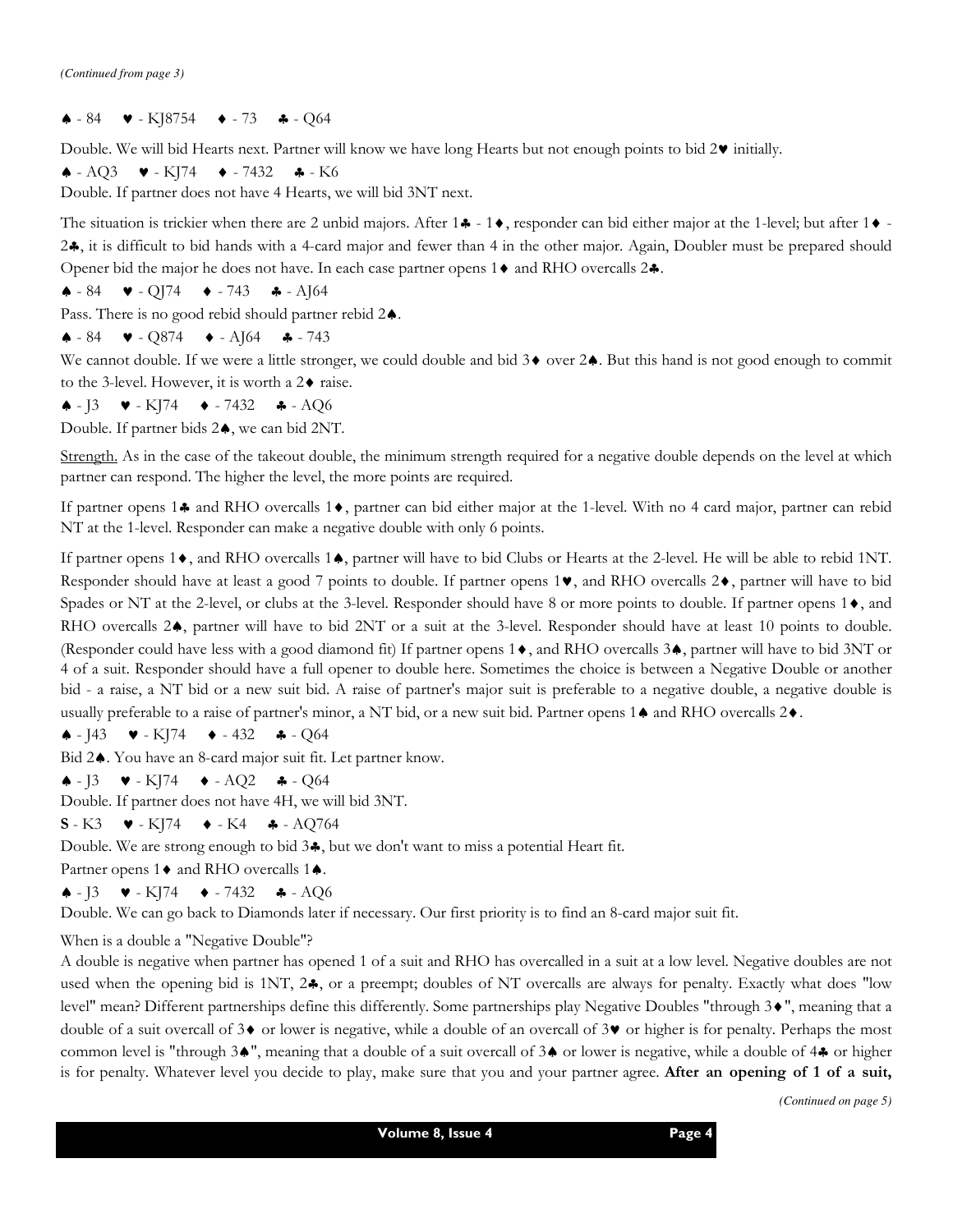*(Continued from page 4)* 

## Doubles of a suit overcall of 4♥ or lower are not alertable if "Negative", but alertable if for penalty. Doubles of a suit overcall of 4S or higher are alertable if "Negative", but not alertable if penalty.

How should Opener respond to a Negative Double?

Opener's first duty is to support a major suit that Doubler has shown. Without support, Opener should bid NT with a stopper. With no support and no stopper, Opener can rebid a good suit or bid an unbid minor that Doubler has implied - Doubler must be prepared for any rebid by Opener.

With a minimum, Opener rebids as cheaply as possible. With a bit more, Opener can jump. With game-going values, Opener can jump to game. If Opener is unsure of which game, he can cue-bid. Do not jump to 4 of a major after 1♦-2♣. Remember that partner may have only 1 major. Start with a cue-bid of 3♣.

For example:  $1 \blacklozenge - 1 \blacklozenge$  - double - pass // you

Opener should rebid Hearts if he has them. A 2♥ rebid here would show 13-15; 3H would show about 16-17 and 4H would show 18+. Without 4 Hearts, but Spades stopped, Opener can rebid 1NT. With 13-15, 2NT with 16-17 or 3NT with 18+. Otherwise Opener can rebid 2♣ or 2♦ with 13-15, or 3♣ or 3♦ with 16-17. With 18+, Opener should not rebid 4 of a minor, but should instead cue-bid 2♠. After a 2-level overcall, there is sometimes not as much room.

For example:  $1 \triangleq -2 \triangleleft - \text{double} - \text{pass}$  // you

We can still rebid 2♥ with 13-15, 3♥ with 16-17, or 4♥ with 18+. And we can rebid 2♠ with 13-15, or 3S with 16-17 if we have a good suit. But there is not as much room in Clubs or NT. This is why doubler should be a little stronger here than in the previous example. A 2NT rebid would show about 13-16, and a 3NT rebid about 17+. A 3♣ bid should show about 13-16; with 17+ Opener should cuebid 3♦.

Sometimes Opener's rebid is awkward:

♠ - QJ743 ♥ - KQ3 ♦ - 32 ♣ - AQ6

We open 1♠, LHO overcalls 2♦ and partner doubles. We cannot rebid such a bad spade suit, nor can we bid NT with no stopper. We must bid one of the other suits. In this case the best bid is 2♥. (We must have at least 7 Hearts between us, and may have more; we have at most 7 Spades between us, and may have fewer.)

♠ - AQJ73 ♥ - AQ3 ♦ - 32 ♣ - AQ6

Again we open 1♠, LHO overcalls 2♦ and partner doubles. We have enough for game, but which game? Start with a cue-bid of 3♦.

With a great holding in the opponents' suit, Opener convert partner's negative double to penalties:

♠ - KQ764 ♥ - 9 ♦ - AJT82 ♣ - K4

We open 1♠, LHO overcalls 2♦ and partner doubles. We should collect our biggest score by defending 2♦ doubled.

What if we wanted to make a penalty double?

♠ - 43 ♥ - A74 ♦ - KJ973 ♣ - Q74

Partner opens 1♠ and our right-hand opponent overcalls 2♦. We could bid 2 or 3 Notrump, but what we would really like to do is defend 2♦ doubled. We cannot double ourselves, for that would be a negative double, promising 4+ Hearts.

The solution is to pass. Even if LHO also passes, partner will get another chance to speak. He should balance with a takeout double, which we can happily convert to a penalty double. Whenever partner is short in overcaller's suit (in this case Diamonds), he should balance with a double, rather than rebidding his suit, or introducing a new suit.

#### ♠ - AK642 ♥ - KJ63 ♦ - 2 ♣ - K86

After opening 1♠, LHO overcalls 2♦ and two passes follow. Opener should reopen with a double. If partner has the previous hand, 2♦ doubled will go down about 3 or 4 tricks. An we may not even make 3NT. If partner was not waiting to penalize 2♦, he can bid 2♥, 2♠ or even 3♣.

*(Continued on page 6)*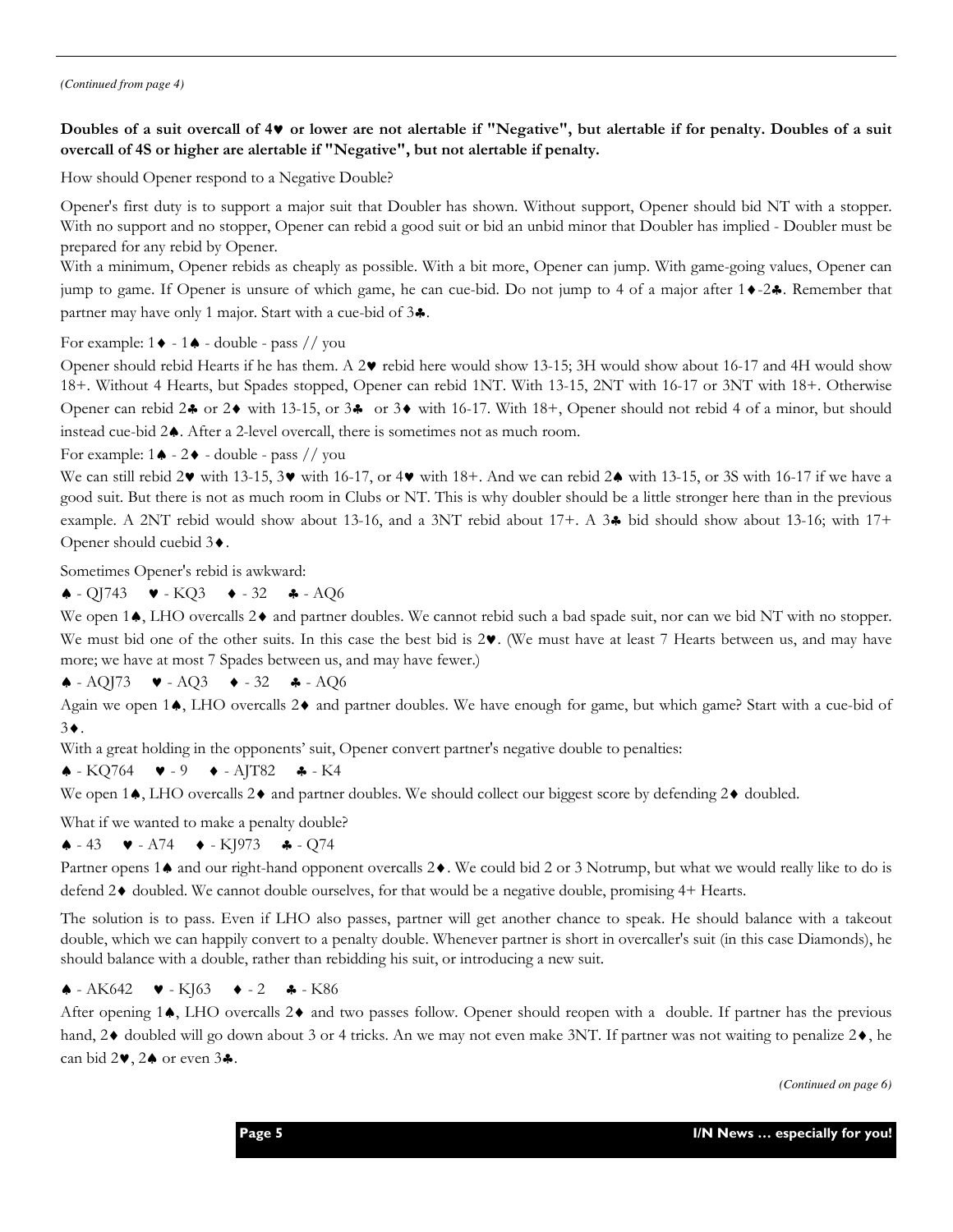#### But:  $\triangle$  - AK642  $\triangleright$  - 4  $\triangleright$  - Q842  $\triangle$  - A74

Again we open 1♠, LHO overcalls 2♦ and two passes follow. We should pass. Partner surely was not waiting to double 2♦. And where are the Hearts? If partner has Hearts, he has a very bad hand, as he did not make a negative double. If partner does not have Hearts, the opponents have missed their 9-card Heart fit. They will likely find it if given another chance.

We should always be wary of balancing when short in an unbid suit, especially an unbid major. We should strain to balance when short in the opponents' bid suit.

#### V. PASS

Finally, with no other bid available, we can pass. While we would like to bid with any hand containing a good 7 points or more, sometimes we hold a hand for which there is no bid available.

#### $\triangle$  - J43  $\triangleright$  - 74  $\triangleright$  - QJ73  $\triangle$  - A64

Partner opens 1H and the RHO overcalls 2♣. We cannot raise with a doubleton. Nor are we strong enough to bid 2NT or 2♦. We should have at least 4 spades to make a negative double. We must pass and hope to get another chance to bid.

Sometimes an overcall comes after an opening bid and response:

(For example, 1♦ - pass - 1♠ - 2♣ // you)

Again, frequently we can make the same bid we would have made without the overcall. A simple raise (in this case, 2♠) shows a minimum opener (13-16 or so), and promises support – usually 4 cards, but occasionally 3, especially with ruffing value; a jump raise (3♠ here) shows an intermediate hand (17-18) with 4-card support, and a double-jump raise (4♠) promises a maximum (19-20) with 4-card support.

Notrump bids are approximately the same as without the overcall. If a 1NT rebid is available, (example:  $1 \bullet - \text{pass - 1} \bullet$  // 1NT) it shows a sound opener, with the opponents' suit stopped. A 2NT rebid after a 1-level response by partner shows about 18- 19, with good stoppers in the opponents' suit. With better than a minimum and a good holding in the opponents' suit, especially with no fit for partner, Opener can double for penalties. After  $1 \blacktriangleright - \text{pass} - 1 \blacklozenge - 2 \blacktriangleright$ , opener should double with:

 $\triangle$  - 3  $\triangleright$  - AKT74  $\rightarrow$  - KJT3 C - A64

A simple rebid of opener's suit (2♦ in this case) shows a minimum opener but with a good suit – at least 6 cards, preferably headed by some honors. A jump rebid to 3 (3♦ here) shows about 16+-18 with

a good suit. A nonjump rebid to 3 (example: 1♣ - pass - 1♠ - 2♦ // 3♣) shows better than a bare minimum (perhaps 14-17) with a good suit.

When Opener chooses to rebid a new suit, he must be careful. Remember that if Opener bypasses the cheapest rebid of his own suit, he is making a *reverse* bid, which promises extra values - at least 17 or so. For example: After 1♥ - pass -1♦ - 2♣, opener can safely rebid 2 $\bullet$  with a minimum. With a minimum response, partner can pass or correct to 2 $\bullet$ . But after 1 $\bullet$  - pass - 1 $\bullet$  - 2 $\bullet$ , Opener needs reversing values to bid 2♥ - Partner may have a minimum response with no fit and no rebiddable Spade suit; he may have to correct to 3♦, which will often be too high if opener does not have reversing values.

With a balanced maximum opener (19-20) but no obvious bid (no 4-card support for partner, no stopper in the opponents' suit), Opener can cue-bid overcaller's suit (example: 1♦ - pass - 1♠ - 2♣// 3♣).

Now responder can bid 3NT with a stopped, rebid Spades, show Hearts, etc.

With a balanced minimum and no good stopper in the opponent's suit, Opener can pass. Partner will get another chance to bid. With a bare minimum and a balanced hand, pass may be preferable to rebidding 1NT with a marginal stopper, or rebidding a poor 6-card suit.

If an Opponent doubles after an opening bid and response (Example: 1♦ - pass - 1♠ - dbl // you), we can generally make the same we would have made without the double. Two exceptions: with a strong balanced hand (17+) we can redouble, and with a balanced minimum we can pass.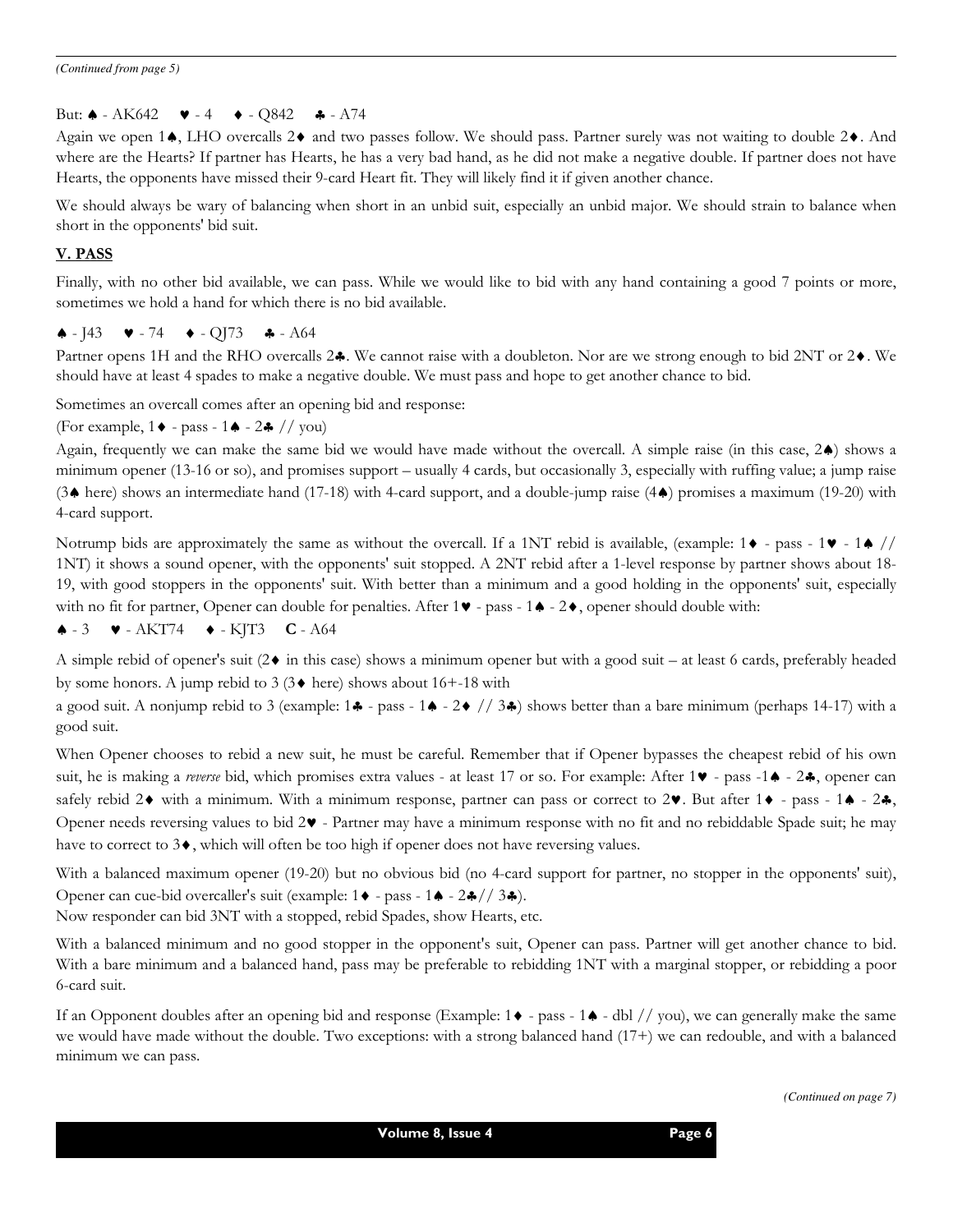*(Continued from page 6)*

\*\*\*\*Another use for the Double and Redouble by Opener is at the end of this article.

#### PROBLEM HANDS:

Partner opens 1♥. RHO overcalls 2♣. What is your call?

1.  $\triangle$  - Q64  $\triangleright$  - KQ64  $\triangle$  - J4  $\triangle$  - K642 2.  $\triangle$  - A64  $\triangleright$  - KQ64  $\triangleright$  - J4  $\clubsuit$  - AJ42 3. ♠ - KQ64 ♥ - 84 ♦ - J84 ♣ - K942 4. ♠ - KQ64 ♥- 984 ♦ - J842 ♣ - K4 5.  $\triangle$  - KJ64  $\triangleright$  - 84  $\triangleright$  - KJ842  $\triangle$  - K4 6.  $\triangle$  - KJ6  $\triangleright$  - K4  $\triangleright$  - AK42  $\clubsuit$  - 9842 7. ♠ - QJ642 ♥ - 84 ♦ - J42 ♣ - K4 8. ♠ - KQ2 ♥ - 84 ♦ - A42 ♣ - AJ842

You open 1♠. LHO overcalls 2♦. Partner doubles and RHO passes. What is your call?

9. ♠ - KQJ64 ♥ - A984 ♦ - 42 ♣ - K4 10. ♠- AQJ64 ♥ - KQ84 ♦ - 42 ♣ - A4 11. ♠ - K8764 ♥ - K84 ♦ - AK4 ♣ - 42 12. ♠- K8764 ♥ - K84 ♦ - 42 ♣ - AK4 13. ♠ - AKQ64 ♥ - A84 ♦ - Q2 ♣ - K43

Partner opens 1♦. RHO doubles. What is your call?

- 14. ♠ KQ64 ♥ 984 ♦ QJ42 ♣ K4
- 15. ♠ 42 ♥ KQ75 ♦ A982 ♣ AQT 16. ♠ - K4 ♥ - 94 ♦ - QJ842 ♣ - K74 17.  $\triangle$  - A7642  $\blacktriangleright$  - 9  $\blacktriangleright$  - JT842  $\clubsuit$  - 74



Radisson Pewaukee: N14 W24140 Tower Place, Pewaukee, WI Friday, July 30th 9:00 AM Stratified I/N (299er) Prs 1:30 PM Stratified I/N (299er) Prs Saturday, July 31st 9:00 AM Stratified I/N (299er) Prs 1:30 PM Stratified I/N (299er) Prs Sunday, August 1st Stratified I/N Swiss Teams (299ers) Free Plays for ACBL members with 0-5 points\* Partnerships: Marilyn Charlson 262-646-2246 Tourney Chair: John Stimson 414-852-6474 stayman@wi.rr.com I/N Chair: Lynette Koski llk220@aol.com

Bob Charlson Memorial Summer Sectional, 7/30-8/1

FallFest Sectional, 600 E Butterfield, Lombard, IL Friday, November 12 9:30, 2:00, 7:30 I/N Stratified Pairs Saturday, November 13 2:00, 7:30 I/N Stratified Pairs Sunday, November 14 10:00 a.m. 299er Stratified Swiss Teams Chair: Mark Frueh, 630-951-1128 Mark\_Frueh@msn.com

Answers to Bidding over Interference, Hands 1-17

1. 3♥. We have a limit raise; this is the way to show it. Don't consider a natural NT bid when you have a 9-card major suit fit. (For those who wish to play a cue-bid as a limit raise or better, a bid of 3♣ is appropriate here.)

2. 3 $\clubsuit$ . We are too strong for anything else. A jump to 4 $\blacktriangledown$  here would be preemptive.

3. Double. We are not strong enough for 2NT.

4. 2♥. There is no reason to double when we have trump support.

5. Double. We could bid 2♦, but we might as well show both suits at once. If we were stronger, say ♠ - KJ64 ♥ - K4 ♦- AJ842

♣ - K4, we could start with 2♦, then bid Spades With less than game– going values, it is best to start with a double.

6. 2♦. An off-shape negative double is also possible, but what we would like to do is get to 3NT whenever partner has a club stopper. We do not want to encourage a spade bid.

7. Double. We are not nearly strong enough to bid 2♠.

8. Pass. Partner is short in Clubs, and should reopen with a double, which we will happily pass.

9. 2♥. What else? We have a minimum hand with four cards in partner's suit.

10. 3♥. This shows more than a minimum, again with four cards in partner's suit.

11. 2NT. We have a minimum hand with the opponents' suit well stopped.

12. 2♥. There is really no other choice. We have at least 7 Hearts between us and should have at most 7 spades.

13. 3♦. We have game somewhere, but where? Start by cue-bidding the opponents' suit.

14. 3♠. We have a limit raise. (For those who wish to play the Jordan convention, a bid of 2NT is appropriate.)

15. Redouble. We have a very good hand with no fit; we would like to penalize the opponents in whatever suit the try to run to.

*(Continued on page 8)* 

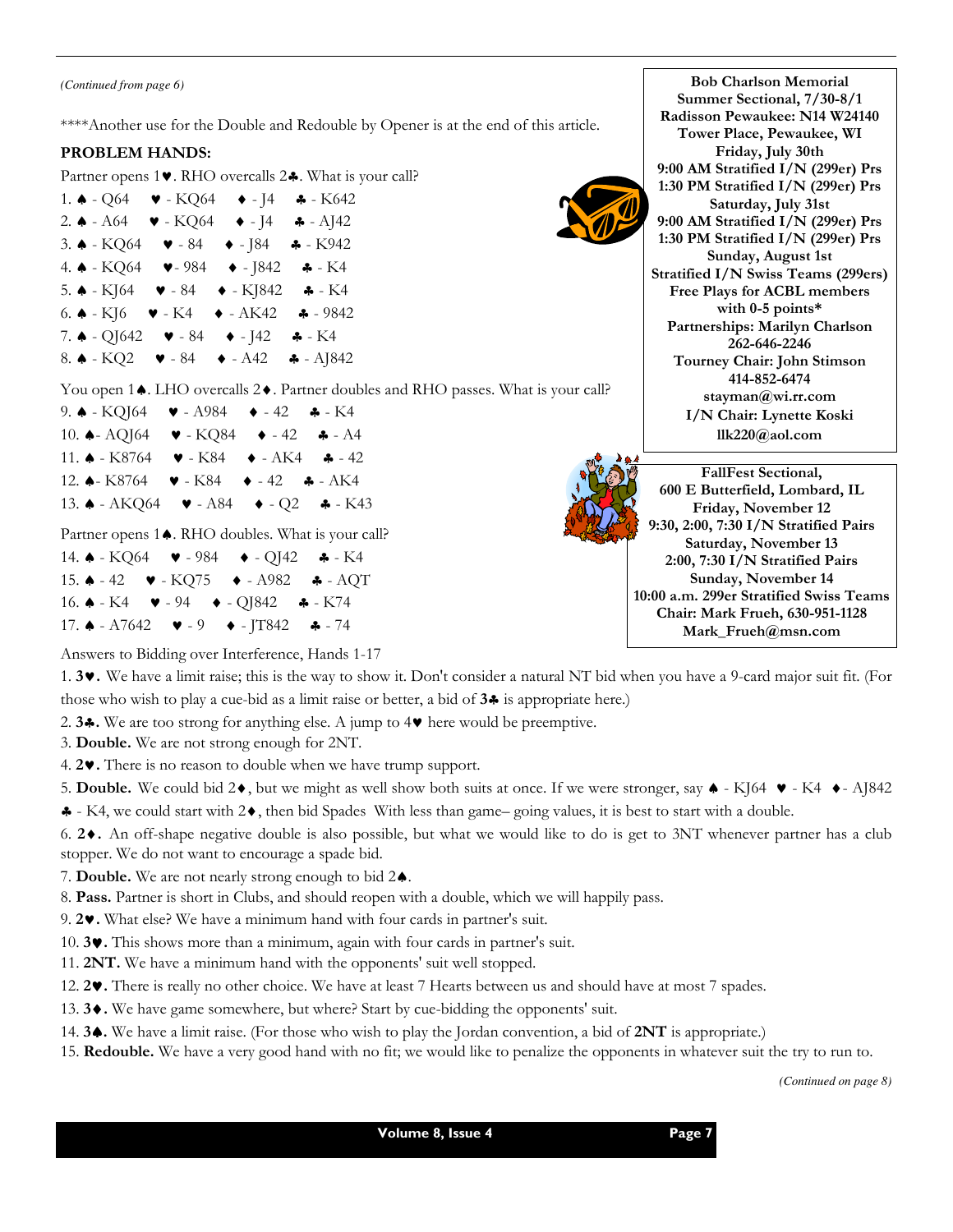16. 2♦. Over a takeout double, a new suit at the 2-level is not forcing.

17. 4♠. A double jump is preemptive. The opponents may have a game or save in hearts; we will try to keep them from finding it.

NEW CONVENTIONS FOR ADVANCING PLAYERS: For those interested in learning new conventions, here are two you may find useful: As always, Before playing any convention, make sure you discuss it in detail with your partner. Also, make sure to alert the opponents when required.

### Cue-Bid showing a Limit Raise or Better

Some pairs prefer to play that, after a simple overcall, a jump raise of partner's suit  $(1 \blacktriangledown - 2 \blacktriangle - 3 \blacktriangledown)$  is preemptive - too weak for a simple raise, yet not quite distributional enough to raise all the way to 4. (A simple raise still shows about 6-10-; a jump to 4 is still preemptive). But now a cuebid  $(1 \cdot 2 \cdot 3 \cdot 3 \cdot 5)$  shows 10+ or more (and support). If Opener is bare minimum, he rebids 3 of his suit; now responder can pass if he has a limit raise, or bid on if he is stronger. Of course, if Opener has more than a bare minimum, he can go to game himself.

#### Cue-bids are not alertable. The jump raise is no longer alertable.

## The Jordan Convention

After a takeout double by RHO, it is often right to try and penalize the opponents when you have a majority of the points and no fit. Rather than bidding 2NT or 3NT natural, start with a redouble and see if you or partner can double the opponents in whatever suit they run to.

A convention devised by Robert Jordan gives up the natural meaning of 2NT, and allows Responder to make a weak raise. A jump raise (1♠ - dbl - 3♠) is preemptive - too weak for a simple raise, yet not quite distributional enough to raise all the way to 4. (A simple raise still shows about 6-10-; a jump to 4 is still preemptive). Now the 2NT bid (1♦ - dbl - 2NT) shows 10+ or more, and support for partner. If Opener is bare minimum, he rebids 3 of his suit; now responder can pass if he has a limit raise, or bid on if he is stronger. Again, if Opener has more than a bare minimum, he can go to game himself.

Another important point: a redouble (1♠ - dbl - rdbl) denies support for partner's suit; it shows about 11 or more points.

## The Jordan 2NT bid is alertable. The jump raise is not alertable.

And one more convention you might think about:

## Support Doubles (and Redoubles)

In competitive situations, it is often critical to know whether our major suit fit is an 8-card fit or a 9-card fit (or perhaps only a 7card fit) when deciding how high to compete. A convention called the "Support Double" can help us do just that.

If the opponents intervene with a simple overcall after an opening bid and a response of 1 of a major (For example:  $1 \bullet -$  pass -  $1 \bullet$  $-2$  $\cdot$ ; you):

- 1) a raise of partner's major (2♥, or even 3♥ or 4♥) promises at least 4-card support
- 2) a double promises 3-card support
- 3) any other call, including pass, denies 3-card support

If Opener really wants to penalize the opponents, he must pass; Responder, when short in Overcaller's suit, should reopen with a double. An extension of this: If the opponents intervene with a double, a redouble shows 3-card support; a raise shows 4 or more and anything else denies as many as 3.

## Support doubles and redoubles are alertable.

# From the Editor:

In this issue, I am running some articles reprinted from past issues of the I/N News ... especially for you! dating as far back as 2001. The material is still current and the lessons are certainly valuable. Since our readership evolves as readers reach 300 points, these lessons are important to review. Hope you enjoy the material as much as our past readers did.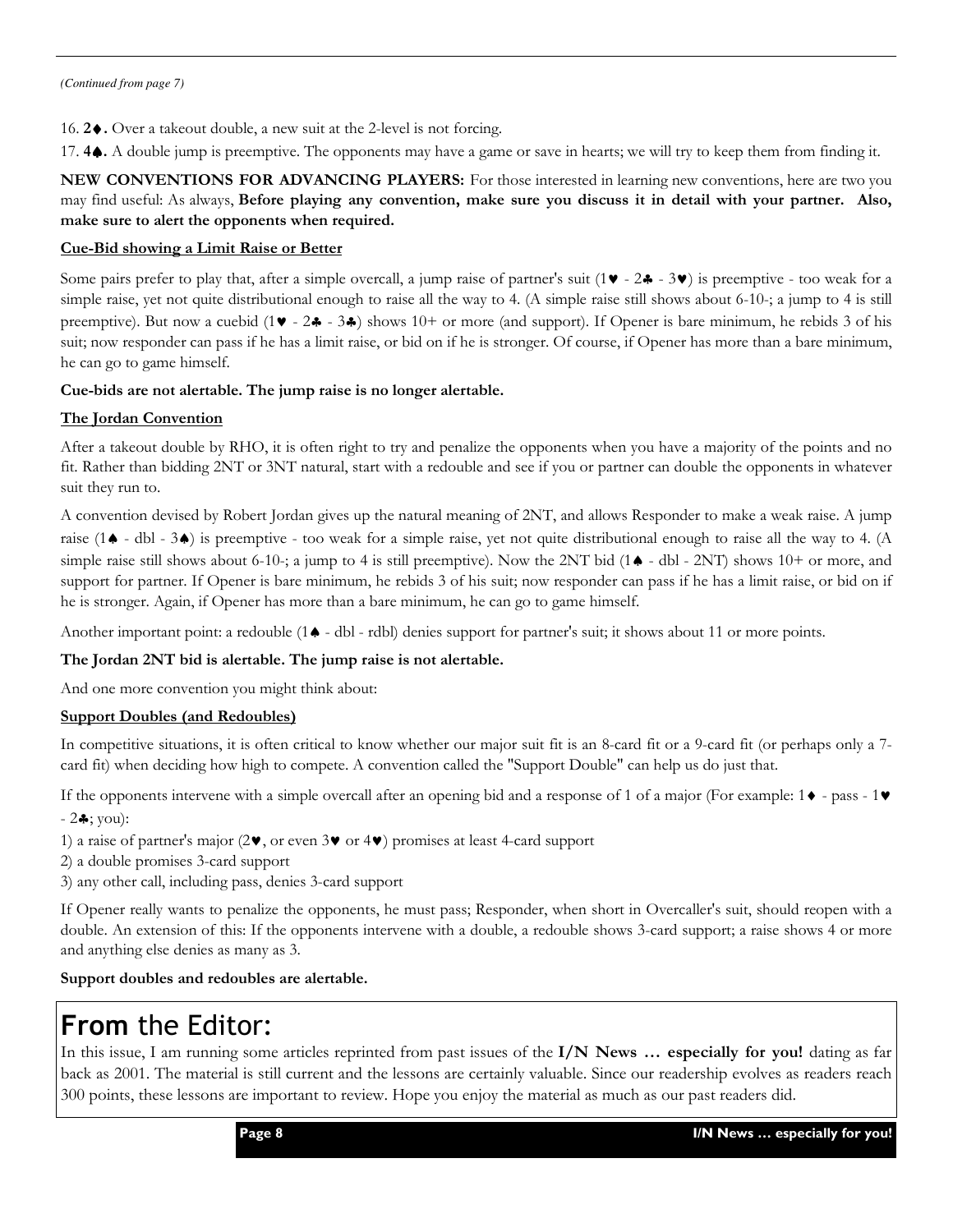# Did you know???

A study shows that playing bridge can boost your immune system. The findings were presented at a meeting of the Society for Neuroscience in New Orleans.University of California biologist, Marian Diamond, conducted an experiment showing that individuals have increased numbers of immune cells after a game of bridge. Playing bridge stimulates a gland that produces white blood cells, which patrol the body in search of viruses and other invaders. Dr. Diamond said that bridge is an ideal activity to study in humans. Bridge players must plan ahead, use working memory, show initiative, and keep many items in sequence – mental challenges involving the dorsolateral cortex. Translation: playing bridge just might make you feel better!



# Fast Arrival Has Nothing to Do with Game Time by Suzi Subeck

Expert players generally use the principle of "fast arrival" to decide when to bid a game and when to bid a slam. Fast Arrival applies when you and partner have an auction where you are already committed to bidding a game. How does it work? The faster you arrive at game, the less you are interested in a slam.

For example: West opens one diamond; East responds two clubs; West bids three diamonds… East has shown 11+ high card points, enough for a 2-over-1, and West has shown 16-18 with a good 6-card diamond suit. Certainly the points are there for a game. But what about a slam? If East bids five diamonds, using the principle of fast arrival, he would show less of a hand than a raise to four diamonds.

Say that East holds: ♦ xx ♥ QJx ♦ Kxx ♣ KJxxx. He has nothing extra for his two-overone. He would bid a hasty five diamonds to discourage West from considering a slam.

On the other hand, if East holds:  $\triangleq$  J  $\triangledown$  Kxxx  $\triangleq$  Qxx  $\triangleq$  AKxxx, he would bid only four diamonds. This leaves room for West to Blackwood or cuebid, making it easy to find a slam if the hand belongs there.

Remember: Fast arrival applies in any auction once your side has committed to bid game.

Labor Day Sectional 9300 Weber Park Place, Skokie, IL Intermediate/Novice Schedule 0-100, 100-200, 200-300 Friday, September 3 9:30 "I/N" Stratified Pairs 2:00 "I/N" Stratified Pairs 7:30 "I/N" Stratified Pairs Saturday, September 4 2:00 "I/N" Stratified Pairs 7:30 "I/N" Stratified Pairs Sunday, September 5 2:00 "I/N" Stratified Pairs 7:30 "I/N" Stratified Pairs Monday, September 6 10:00 299er Stratified Swiss Teams (Stratified 0-100/100-200/200-300) Play-through with 2 single sessions All Intermediate/Novice Games are single session events For information: 630-235-4718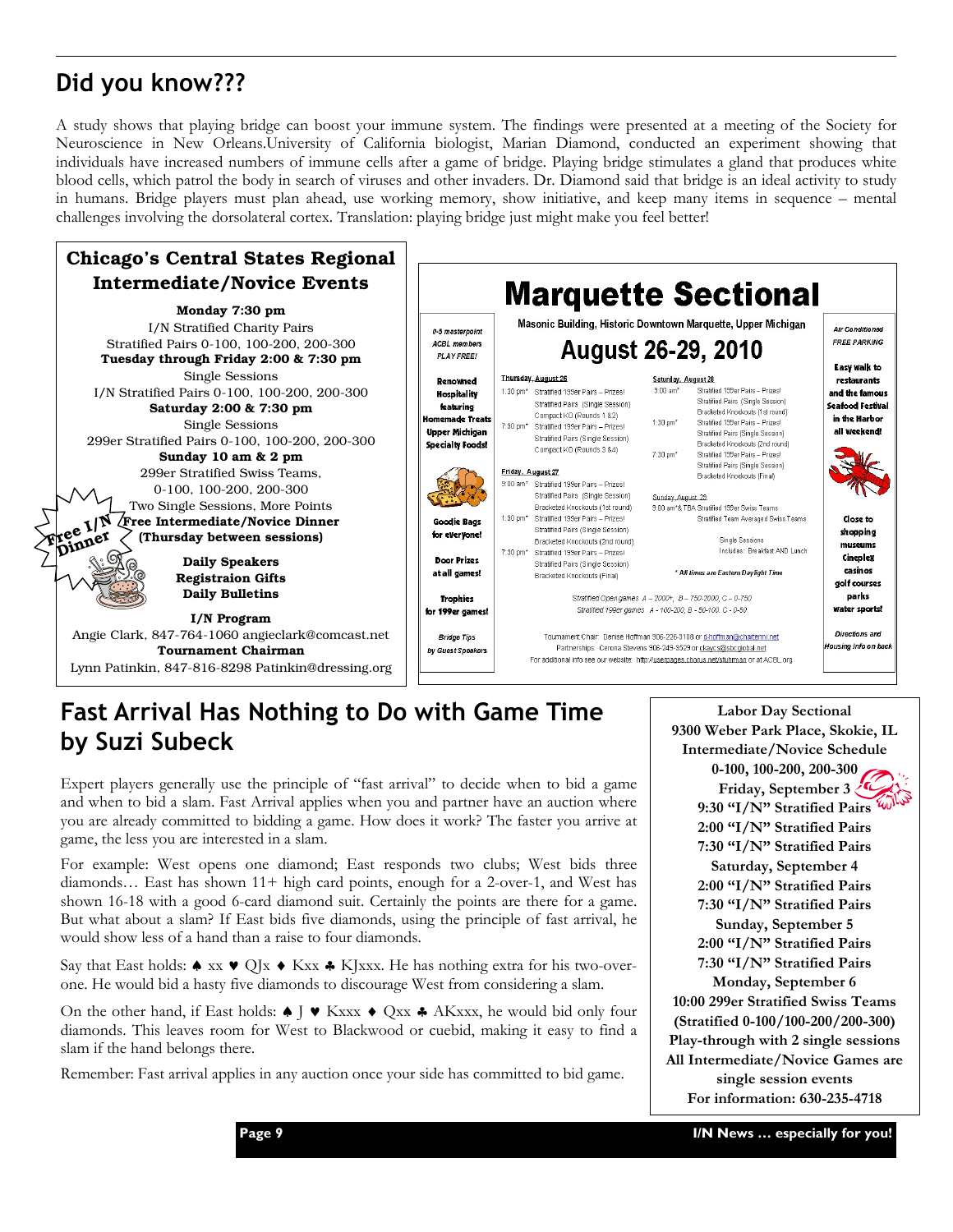## Chicago's SummerFest Regional, July 12-18 Du Page Expo Expo Center, 4050 E Main, St. Charles, IL Intermediate/Novice Schedule of Events ♦ All masterpoints are red points. Lunch & Learn Program ♦ Guest Speakers ♦ Details in Daily Bulletin ♦ Free I/N Dinner Thursday Monday 7:30 I/N Stratified Charity Pairs Tuesday through Saturday 9:30, 2:00 & 7:30 Single Sessions Sunday 10:00 am & 2:00, 299er Stratified Swiss Teams Tournament Chair: Bob Young, 847-280-1118, by8888@hotmail.com Partnership Chairs: Carl Sharp 312-497-4277, IBSharp2@sbcglobal.net

# **Don't Miss Your Chance to Play in the World's Only Regional Pro-Am … and it's right in your own backyard!!**

Newcomer Chair: Angie Clark, 847-764-1060, angieclark@comcast.net

Plan to attend Chicago's SummerFest Regional from July 12-18 at the DuPage Expo Center, 4050 E. Main Street, in St. Charles, IL.

Bob Young, Tournament Chairman, 847-280-1118, and his hard-working committee, have a variety of new and different concepts to make this a truly worthwhile, fun experience for players of all levels... but especially for  $I/N$  players.

Angie Clark, I/N Chair, 847-764-1060, is planning a Special Charity Pro-Am Pairs on Monday afternoon. Pre-registration is required. Please call either Angie or Carl Sharp, Partnership Chairman, 312-497-4277, to make your reservation. Local experts have volunteered their time to play as your partners. All we need is YOU!!

Angie also has other exciting plans including: a daily "Lunch and Learn" where you grab a sandwich at the snack bar and gather with others to eat your lunch while an expert speaker answers your bridge questions or offers a free lesson on a bridge related topic.

There will be a free I/N Dinner on Thursday.

After the evening session each night, there will be a "question and answer" period where the Subecks (Stan is president of District 13 and Suzi is the Daily Bulletin editor) will be available to answer your questions on the hands you played during the day.

There will be free daily lectures from the pros between the afternoon and evening sessions.

There will be a Daily Bulletin with bridge tales, results from the previous sessions, puzzles, and jokes for your amusement. All you need to do is show up and grab your copy.

Parking is free and plentiful. Hospitality nightly. Fresh fruit every day! Guaranteed partners!

And last but not least … Free Lunch for everyone in the Sunday Swiss!

Make your plans to attend now!! The Pheasant Run Campus is beautiful… To reserve your room at the Hilton Garden Inn, St. Charles, call 630-584-0700. The playing site is only 30 miles W. of Chicago O'Hare Airport.

Last year's response to the site was overwhelmingly positive… This year will be even better. Don't miss your chance to attend a great tournament with the country's only Regional Pro-Am!!

Volume 8, Issue 4 Page 10 and the United States of the Page 10 and the Page 10 and the Page 10 and the Page 10

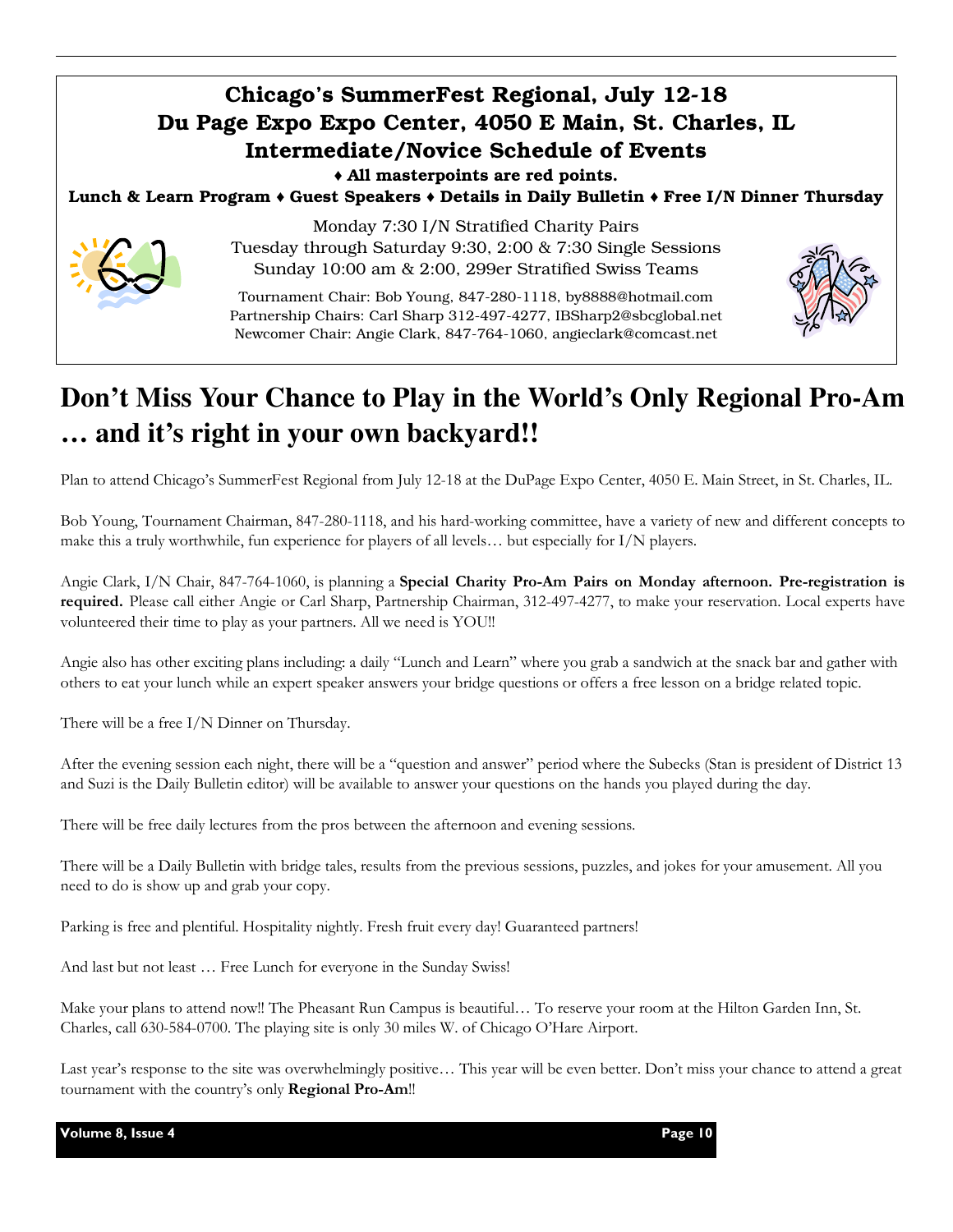| April Spring Regional I/N Results, Lake Geneva, WI<br>Tues Morn 299er - 5.0 Tables<br><b>B</b> C Names<br>MPs<br>A<br>1<br>1<br>2.12<br>Jeremy Lewis, Hampton VA; Michael Reedy, Stoughton WI<br>$\mathbf{2}$<br>2<br>1 Richard Krueger, Milwaukee WI; Thomas Krueger, Shorewood WI<br>1.62<br>Kathleen Wigdale, Mequon WI; Janet Bate, Milwaukee WI<br>1.19<br>3<br><b>CALL</b><br>3<br>1.22<br>4<br>$\overline{2}$<br>Mary O'Donnell - Jackie Warner, Lake Forest IL<br>4<br>0.84<br>Sandra Karnatz, Mount Prospect IL; Emily Davis, Lake in The HIs IL<br>America's Dairyland<br>Tues Aft 299er Pairs - 8.0 Tables<br>B C<br>MPs<br><b>Names</b><br>A<br>2.54<br>1.<br>$\mathbf{1}$<br>Brian Tanenbaum, Deerfield IL; Robert Levin, Riverwoods IL<br>$\mathbf{2}$<br>2<br>Mary O'Donnell - Jackie Warner, Lake Forest IL<br>1.91<br>3<br>3<br>1.43<br>Shelly Costello, Barrington IL; Jane McCaffrey, Inverness IL<br>1.07<br>4<br>4<br>John Corley - Jean Corley, Burnsville MN<br>5<br>5<br>Audrey Rubinstein - Ronna Warshauer, Highland Park IL<br>1.67<br>-1<br>2<br>1.25<br>Edward Gordon, Fox Lake IL; Virginia Zabski, Trevor WI<br>3<br>0.94<br>Pam Lutsch, Hoffman Estates IL; Donna Grassi, Palatine IL<br>Wed AM I/n Pairs - 9.0 Tables<br><b>MPs</b><br>А В С<br>Names<br>2.68<br>$\mathbf{1}$<br>$\mathbf{1}$<br>Eugene Trieglaff, Wild Rose WI; Barton Blum, Waupaca WI | <b>Eau Claire Sectional</b><br>Senior Center, 1616 Bellinger<br>July 16-18, 2010<br>Friday, July 16, 7:30 Stratified<br>299er Pairs<br>Dennis Ryan, 715-231-4490<br>Milwaukee Fallfest Sectional<br>$9/24 - 26$<br><b>Best Western Milwaukee</b><br>5105 S. Howell Avenue<br>$9/24$ & $9/25$<br>9:30 & 1:30 Stratified 299 Pairs<br><b>Yvette Neary, 414-526-9035</b><br>yneary@firstweber.com                                                                                                                                                                                                                                                                 |
|-------------------------------------------------------------------------------------------------------------------------------------------------------------------------------------------------------------------------------------------------------------------------------------------------------------------------------------------------------------------------------------------------------------------------------------------------------------------------------------------------------------------------------------------------------------------------------------------------------------------------------------------------------------------------------------------------------------------------------------------------------------------------------------------------------------------------------------------------------------------------------------------------------------------------------------------------------------------------------------------------------------------------------------------------------------------------------------------------------------------------------------------------------------------------------------------------------------------------------------------------------------------------------------------------------------------------------------------------------------------------------------------|----------------------------------------------------------------------------------------------------------------------------------------------------------------------------------------------------------------------------------------------------------------------------------------------------------------------------------------------------------------------------------------------------------------------------------------------------------------------------------------------------------------------------------------------------------------------------------------------------------------------------------------------------------------|
| 2<br>2 <sub>1</sub><br>Chris Gardner, Palatine IL; Sherilyn Sorem, Inverness IL<br>2.01<br>3<br>Norma Cape - Diane Helt, Lake Forest IL<br>1.51<br>Richard Krueger - Thomas Krueger, Milwaukee WI<br>1.42<br>4<br>3<br>5<br>$\overline{2}$<br>Jo Hannan, Orland Park IL; Doris Griffin, Palos Park IL<br>1.43<br>4<br>5<br>3<br>1.07<br>Stewart Margolis - Michael Matthies, Mundelein IL<br>4<br>Kathryn Lefty - Marilyn Lewis, Glen Ellyn IL<br>0.80<br>Wed Aft I/n Pairs - 9.5 Tables<br>MPs<br>A<br>вс<br>Names<br>2.83<br>1<br>$1\quad1$<br>Doris Griffin, Palos Park IL; Jo Hannan, Orland Park IL<br>2<br>2<br>2.12<br>John Corley - Jean Corley, Burnsville MN<br>3<br>1.59<br>3 2 Pam Lutsch, Hoffman Estates IL; Donna Grassi, Palatine IL<br>4<br>Mary Pokonosky, Excelsior MN; Joan Shapiro, Mendota Hgts MN<br>1.41<br>4<br>5<br>0.99<br>53<br>Kathryn Lefty - Marilyn Lewis, Glen Ellyn IL<br>0.67<br>6<br>Eugene Trieglaff, Wild Rose WI; Barton Blum, Waupaca WI<br>0.71                                                                                                                                                                                                                                                                                                                                                                                                  | Stars of Tomorrow Sectional, Darien, IL<br><b>Stratified 299er Pairs - 7.0 Tables</b><br>в<br>MPs A<br>C Names<br>$1.72 \quad 1$<br>1<br>1 Paul Dynowski, Chicago<br>IL; Phil Schulz, Homewood IL<br>$1.13$ $2/3$ $2/3$<br>Louis Sharp - Patricia<br>Sharp, Libertyville IL<br>$1.13$ $2/3$ $2/3$<br>2 Anna Urick, Hammond<br>IN; Charlotte Abernethy, Griffith IN<br>$0.73 \quad 4$<br>4<br><b>Robert Subkowsky -</b><br>Elizabeth Subkowsky, Chicago IL<br>$0.54$ 5<br>Janice Fields, Glen Ellyn<br>IL; Andreina Panion, Wheaton IL<br>3 Eric Neumann - Anne<br>Neumann, Downers Grove IL                                                                    |
| Thurs Morn 299er Pairs - 8.0 Tables<br>- C<br>MPs<br>A<br>в<br>Names<br>2.54<br>Kandy Ginsburg - Glorya Spero, Highland Park IL<br>1<br>Cindy Henderson, Northfield IL; Judith Auer, Dublin OH<br>1.91<br>2<br>3<br>2.13<br>1<br>Patricia Latkin, Chicago IL; Michael Reedy, Stoughton WI<br>2<br>1.60<br>4<br>Sharon Oldenburger - Marvin Oldenburger, Antioch IL<br>3<br>1.20<br>5<br>Sheila Stillman, Highland Park IL; Loretta Wexler, Skokie IL<br>4<br>0.90<br>Sandra Karnatz, Mount Prospect IL; Emily Davis, Lake in The HIs IL<br>Thurs Aft 299er Pairs - 10.0 Tables<br><b>B</b> C Names<br>MPs<br>A<br>2.83<br>John Corley - Jean Corley, Burnsville MN<br>1<br>1<br>2.12<br>2<br>Judith Auer, Dublin OH; Cindy Henderson, Northfield IL<br>0.54<br>$\mathbf 2$<br>1.80<br>3<br>Sheila Stillman, Highland Park IL; Loretta Wexler, Skokie IL<br>Harriet Fowler, Deerfield IL; Irene Kozil, Riverwoods IL<br>1.19<br>4<br>0.89<br>1.35<br>3<br>Marvin Oldenburger - Sharon Oldenburger, Antioch IL<br>5<br>1.01<br>6<br>4<br>Tami Krempel - Patricia McIlquham, Cudahy WI<br>0.67<br>Sandra Karnatz, Mount Prospect IL; Emily Davis, Lake in The HIs IL<br>1.55<br>5<br>$\mathbf{1}$<br>1.16<br>2<br>Pamela Rhodes - Julie Sirianni, Eau Claire WI                                                                                                                              | <b>Stratified 299er Pairs - 8.5 Tables</b><br>MPs A B C Names<br>Paul Dynowski, Chicago IL;<br>$1.92$ 1 1<br>Phil Schulz, Homewood IL<br>1.44 2 2<br><b>Catherine Westbrook,</b><br>Winnetka IL; William Shunas, Chicago IL<br>Jerome Scholle - Neel French,<br>$1.08 \t3$<br>Chicago IL<br>0.96 4 3<br><b>Carolyn Satrum, Downers</b><br>Grove IL; Judith Polo, Westmont IL<br>1.19 5 4 1 Carol Johnson, Saint Charles<br>IL; Carole Dalton, Sun City AZ<br>5<br>June Dostal, Naperville IL;<br>Rolland Wakeman, Bellwood IL<br>2 Don Cohen, Oak Park IL;<br>Jeannine White, Riverside IL<br>3 Michael Cochran, Oak Park IL;<br>Barbara Mulvanny, Evanston IL |
| Friday Morn 299er Pairs - 10.0 Tables<br>MPs<br>A<br><b>B</b> C Names<br>Jim Jurik, Oak Forest IL; Ron Blouin, Blue Island IL<br>2.83<br>1<br>1<br>2<br>$\overline{2}$<br>John Corley - Jean Corley, Burnsville MN<br>2.12<br>Thomas Krueger, Shorewood WI; Richard Krueger, Milwaukee WI<br>1.59<br>3<br>3<br>Barton Blum, Waupaca WI; Eugene Trieglaff, Wild Rose WI<br>1.19<br>4<br>4<br>1.79<br>5<br>5 1<br>Lynne Reich, Glencoe IL; Gail Neiman, Highland Park IL<br>1.34<br>6<br>$\mathbf{2}$<br>Robert Levin - Marshall Hirshman, Riverwoods IL<br>1.01<br>Marlene Nievin - Paula Meisner, Racine WI<br>3<br>0.76<br>Robin Roy, Chicago IL; Michael Cochran, Oak Park IL<br>4                                                                                                                                                                                                                                                                                                                                                                                                                                                                                                                                                                                                                                                                                                      | Sat. Morning Swiss - 5 Tables<br>MPs A B C Names<br>1.51 1 1 1 Boris Sheyman, Buffalo Grove<br>IL; Dennis Skinder, Chicago IL; Ruth Kuncel,<br>Elmhurst IL; Jake Brace, Winnetka IL<br>William Serp - Kaye Serp,<br>$1.13 \quad 2$<br>Western Springs IL; Michael Orth - Joan Orth,<br><b>Clarendon Hills IL</b><br><b>Sunday Swiss Teams - 8 Tables</b>                                                                                                                                                                                                                                                                                                       |
| Friday Aft 299er Pairs - 11.0 Tables<br>MPs<br>А<br>в<br>- C<br>Names<br>2.97<br>1<br>$\mathbf{1}$<br>Arlene Riedel - Ronald Riedel, Saginaw MI<br>2<br>2.23<br>William Parsons, Pewaukee WI; James Bruckner, Milwaukee WI<br>2<br>1.80<br>3<br>Jean Corley - John Corley, Burnsville MN<br>1.25<br>Kandy Ginsburg - Glorya Spero, Highland Park IL<br>4<br>Robert Margolis - Sherry Margolis, Northbrook IL<br>1.90<br>5<br>3<br>$\mathbf{1}$<br>0.70<br>6<br>Mildred Bourdow - James Bourdow, Saginaw MI<br>1.22<br>Wayne Carriveau - William Baker, Burlington WI<br>1.43<br>2<br>4<br>1.07<br>5<br>3<br>Robin Roy, Chicago IL; Michael Cochran, Oak Park IL<br>Beezie MacNeil - Lynda Drews, Green Bay WI<br>0.70<br>4/5<br>Robert Levin - Marshall Hirshman, Riverwoods IL<br>0.70<br>4/5                                                                                                                                                                                                                                                                                                                                                                                                                                                                                                                                                                                            | MPs A B C Names<br>2.73 1 1 1 Kevin Choi - Suzanne Doering -<br>Shawn Drenning - Michael Thvedt, Chicago IL<br>2.05 2 2<br><b>Boris Sheyman, Buffalo Grove</b><br>IL; Jake Brace, Winnetka IL; Dennis Skinder,<br>Chicago IL; Stephen Boren, Wilmette IL<br>$1.54 \quad 3$<br>Michael Orth - Joan Orth,<br>Clarendon Hills IL; William Serp - Kaye Serp,<br><b>Western Springs IL</b><br>3<br>Barbara Mulvanny, Evanston IL;<br>Janet Nachman - Neel French, Chicago IL;<br>Michael Cochran, Oak Park IL                                                                                                                                                       |